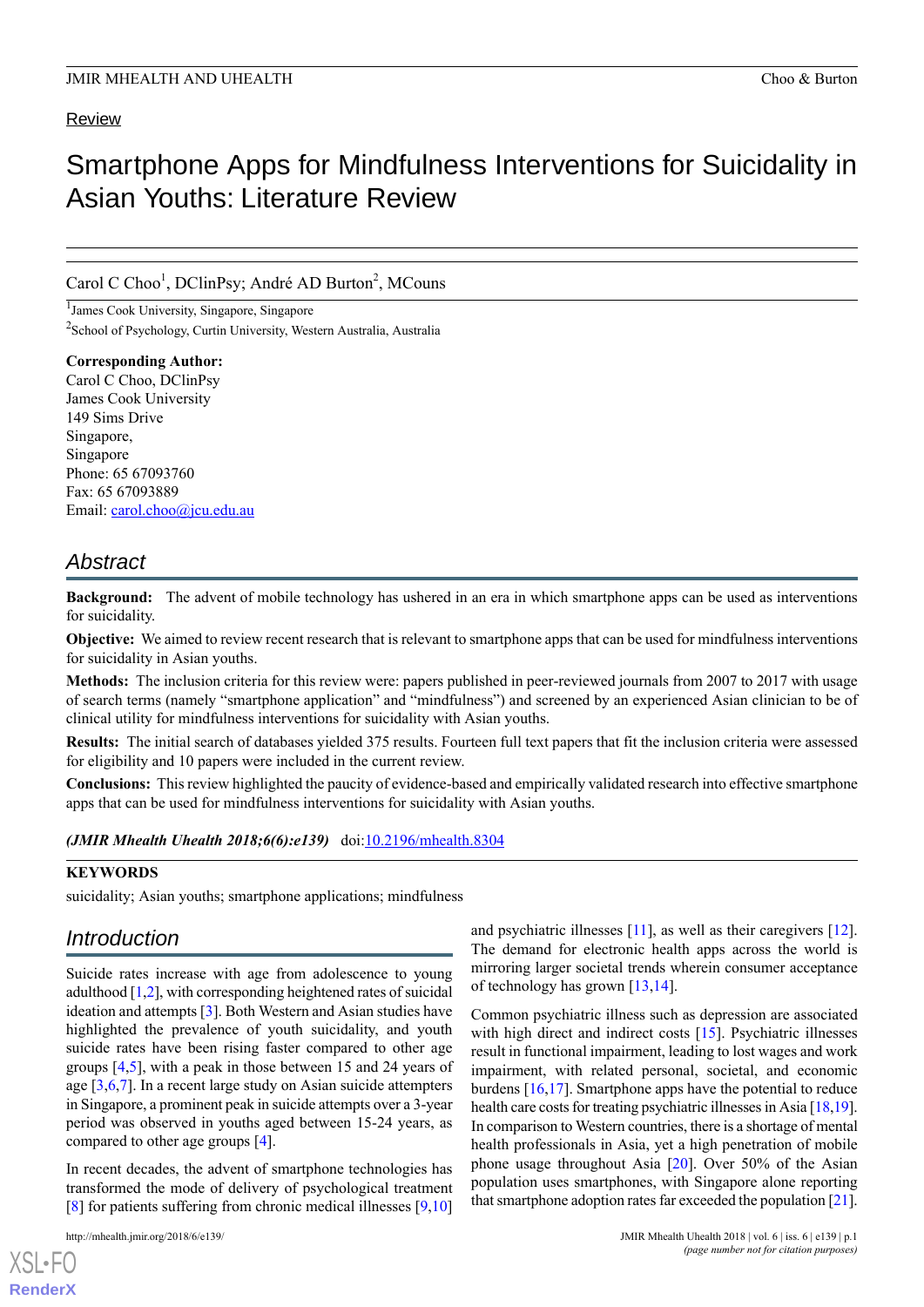There is a critical need for comprehensive research to inform the development of evidence-based smartphone apps that can be made widely available for the public, to ameliorate symptoms and improve well-being in Asian populations.

As younger demographics are more likely to access online information related to mental health problems [\[22](#page-5-6)-[24\]](#page-5-7), mobile technologies can enhance patient-centered care for youths in an increasingly technology savvy society [[25\]](#page-5-8), highlighting a growing need to offer electronic interventions [\[26](#page-5-9),[27\]](#page-5-10). The evidence base for the use of smartphone apps has been demonstrated in many areas [\[28](#page-5-11)-[33\]](#page-5-12), and Internet-based interventions have been found to be efficacious for mental health issues [\[34](#page-5-13)] in young adults [\[23](#page-5-14),[26,](#page-5-9)[35\]](#page-5-15) to enhance support [[36\]](#page-5-16), help them to cope, and to aid in recovery [[37](#page-5-17)[,38](#page-5-18)]. Positive outcomes were shown in overall motivation [[39\]](#page-5-19) and with ethnically diverse populations [\[40\]](#page-6-0). Smartphone apps have been used to deliver therapies that are relevant to young adults, such as cognitive behavior therapy [[10\]](#page-4-9), addiction treatment [[41\]](#page-6-1), and virtual reality therapy [[42\]](#page-6-2). These findings hold promise for mental health professionals who are not technical experts to develop smartphone apps as an alternative platform to deliver interventions, in view of the recent advances in technology [\[43\]](#page-6-3). However, it should not be assumed that smartphone apps delivering interventions demonstrated to be effective in Western cultures will be similarly effective in Asian cultures [[44\]](#page-6-4). Cultural adaptations may be needed for Asian youths [[45\]](#page-6-5).

Some clinics in Australia have implemented conjunctive treatment modalities in guided programs such as Cognitive Behavioral Therapy and psychoeducation apps alongside face-to-face therapy sessions [[40\]](#page-6-0). One example is the Dialectical Behavioral Therapy Coach, which was an app that was designed after extensive feedback from experts [\[46](#page-6-6)]. The app aimed at cultivating emotional regulation skills to change negative emotions [\[47](#page-6-7)]. The users gave ratings and identified the current emotion, after which users were directed to specific coaching [\[47](#page-6-7)].

Such developments are currently lacking in Asia. As aforementioned, it should not be assumed that interventions demonstrated to be effective in Western cultures will be similarly effective in Asian cultures, especially those concerning suicidality. Culture plays an important role in determining risk and protective factors for suicidality, which informs targeted assessment and intervention strategies [\[44](#page-6-4)]. Asian suicide attempters are more likely to overdose on prescribed and over-the-counter medications instead of using firearms in their suicide attempts [[48\]](#page-6-8), as compared to Western samples, and Asian suicide attempters also endorse different views on the lethality of suicide methods [\[49](#page-6-9)].

Mindfulness interventions have been used to treat various psychological problems such as anxiety and depression [[50-](#page-6-10)[52\]](#page-6-11). Mindfulness practice reduces psychological distress while optimizing psychological functioning among young adults [\[53](#page-6-12)] by enhancing positive affect and lowering negative affect [[51\]](#page-6-13). Large scale empirical research investigating the evidence base for mindfulness interventions in Asian samples seems to have gained momentum in the last few years [\[52](#page-6-11)]. Depression is a common psychiatric illness in Asia. Asians suffering from

depression often experience maladaptive ruminations [\[54](#page-6-14)] and would be suitable for mindfulness-based therapies, which have been shown to contribute to significant reductions in maladaptive rumination [\[55](#page-6-15)]. Furthermore, youths are often affected by problems including low self-esteem [\[56](#page-6-16)], poor weight control [[57\]](#page-6-17), eating problems [\[58](#page-6-18)], Internet addiction [\[59](#page-6-19)], and chronic diseases including dermatitis [[60\]](#page-6-20) and asthma [[61\]](#page-6-21). Mindfulness-based therapy shows evidence in improving self-esteem [[62\]](#page-7-0), weight control [[63,](#page-7-1)[64](#page-7-2)], eating problems [[65\]](#page-7-3), Internet addiction [[66\]](#page-7-4), and chronic diseases in Asian youths [[67\]](#page-7-5), and holds promise for use with Asian youths to enhance their overall wellbeing and resilience and reduce their vulnerability to suicidality [\[45\]](#page-6-5). Recent studies have drawn links between resilience, suicidality [\[44](#page-6-4)[,68](#page-7-6)], and mindfulness practice for Asian populations [[45,](#page-6-5)[68](#page-7-6)]. In Asia, the stigma related to mental illness and suicidality may hinder help-seeking behavior in youths. This issue further increases their vulnerability to suicide risk [\[4](#page-4-3)]. These at-risk youths might prefer to access community interventions such as self-help on electronic platforms delivered using smartphone apps [\[20](#page-5-4)] rather than face-to-face therapy. Such apps offer an alternative delivery medium that is also cost effective [[53\]](#page-6-12). The accessibility of such apps may enhance our efforts in primary prevention, and mental health promotion, aligned with recent research in Singapore. A recent study in Singapore highlighted the need for mental health promotion to reduce stigma related to psychiatric illnesses and enhance psychological wellbeing [\[45](#page-6-5)]. Recent research indicates that preventative mental health care involves enhancing resilience and promoting protective factors, which includes mindfulness-based interventions for emotional regulation [[44,](#page-6-4)[45,](#page-6-5)[53\]](#page-6-12).

There are many smartphone apps currently available that are marketed as mindfulness apps. A search using the search term "mindfulness-based iPhone Applications" from November 2013 yielded 808 results. This number is consistent with earlier research informed by a search for "mindfulness" conducted on iTunes and Google Applications for mindfulness training [[36\]](#page-5-16). Such apps were reviewed by experts. However, the utility among Asian youth consumers remains unclear. Widespread implementation of self-help mindfulness interventions could be premature without salient evidence and scientific scrutiny for use by the intended population  $[69]$  $[69]$ . Youths can be impressionable consumers, and principles of rigorous scientific enquiry should be applied to explore therapeutic benefits of such apps [\[70](#page-7-8)]. Unfortunately, the utility of such apps for suicidality in Asian youths remains largely unexamined. Research aimed at examining low-cost smartphone apps that are efficacious as a therapeutic tool for suicidality in Asian youths would add significantly to the current literature [[71\]](#page-7-9). Considering the heightened suicide risk uncovered by recent research with Asian youths [\[4](#page-4-3)], and the need for early prevention [[45\]](#page-6-5), research is needed to explore alternative ways to deliver effective interventions that are also cost effective and easily accessible. The aim of this paper is to review research relating to the evidence base for smartphone apps that can be used for mindfulness intervention for suicidality in Asian youths.

```
XS-FO
RenderX
```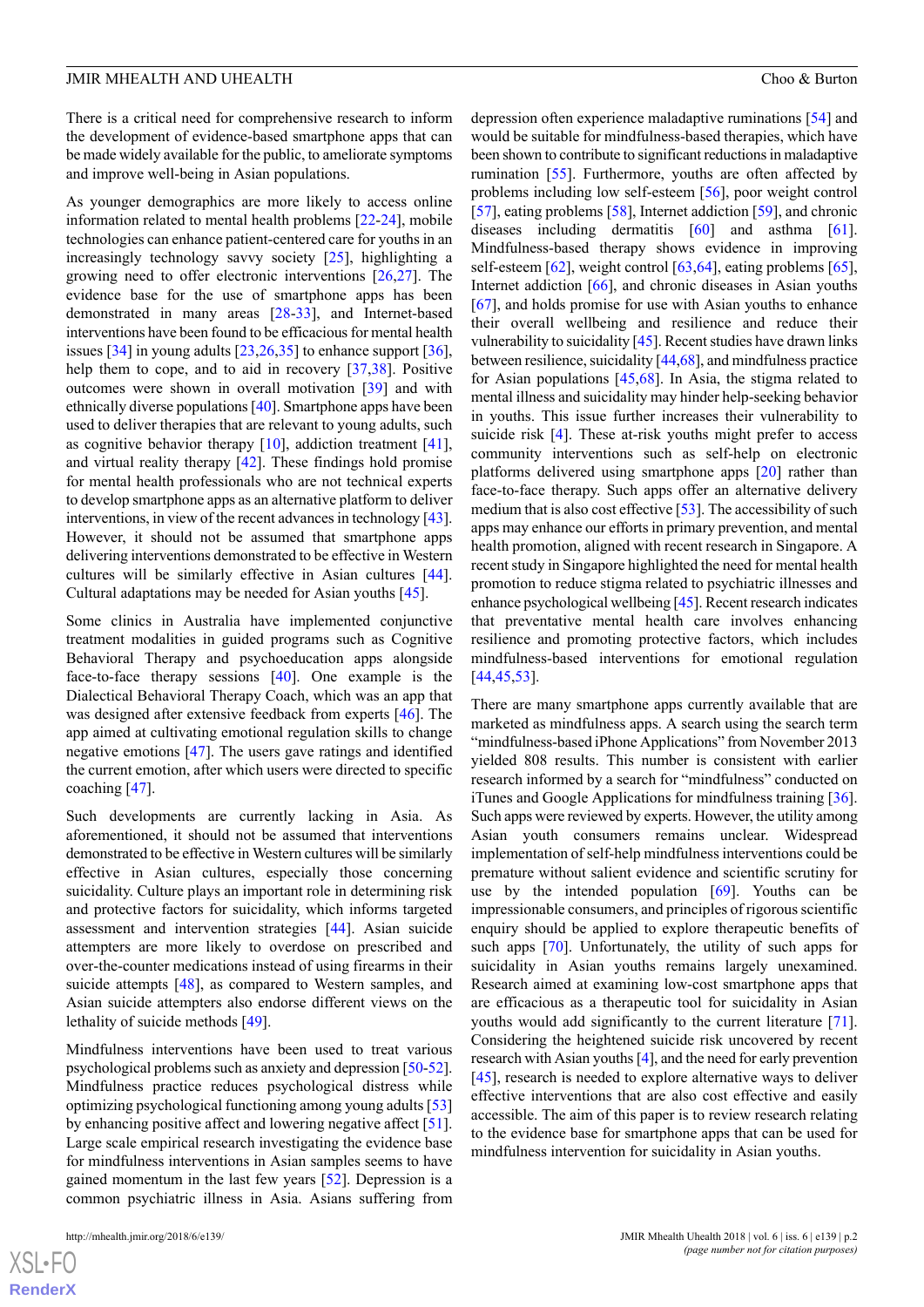# *Methods*

The inclusion criteria for this review were: publications in peer-reviewed journals from 2007 to 2017 with usage of search terms namely "smartphone application" and "mindfulness." Databases included PSYCINFO, SCOPUS, Google Scholar, and PubMed. The papers were retrieved if they related to interventions via smartphone apps for mindfulness interventions. The structured proforma for evaluating eligibility for inclusion involved the following: recent papers that contain original work published in peer-reviewed journals after the year 2007; papers related to usage of a smartphone app by clinicians for therapeutic purposes and considered by an experienced Asian clinician to be of clinical utility with suicidal youths in Asia.

<span id="page-2-0"></span>The focus was on recently published papers in peer-reviewed journals that fit the inclusion criteria and were relevant to smartphone apps that can be used for mindfulness intervention for suicidal youths in Asia. The main reason for the exclusion

**Figure 1.** PRISMA flow diagram.

of articles was the fact that papers did not refer to the use of smartphone apps by clinicians for therapeutic purposes.

# *Results*

The *PSYCINFO* database was initially used to identify peer-reviewed papers with the inclusion criteria named above; this yielded 375 results when all search terms were used. From the original search results, the abstracts were screened, and 14 full text papers from peer-reviewed journals were then downloaded and assessed against the inclusion and exclusion criteria. See [Figure 1](#page-2-0) for the PRISMA flow chart [\[72](#page-7-10)]. Ten recent papers deemed to be suitable were included in the current review, with a focus on papers published in the last 5 years. The results of the review are presented in [Multimedia Appendix 1](#page-4-15). A review of papers in [Multimedia Appendix 1](#page-4-15) shows a lack of convincing evidence of the efficacy of smartphone apps that can be used for suicide interventions for Asian youths.

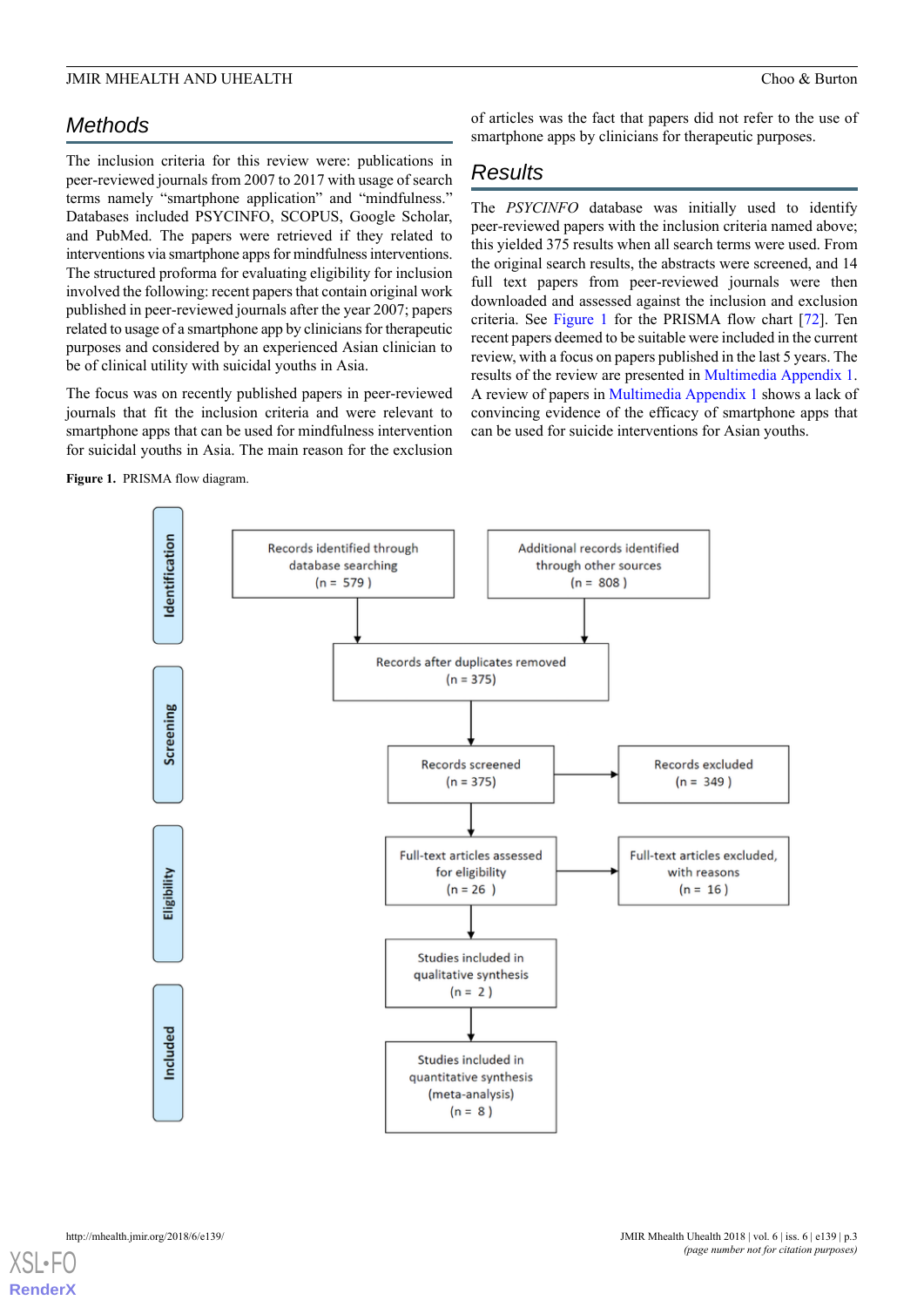## *Discussion*

In summary, a review of papers presented in [Multimedia](#page-4-15) [Appendix 1](#page-4-15) shows a lack of convincing evidence of the efficacy of smartphone apps that can be used for suicide interventions for Asian youths. A review of 15 randomized controlled trials, including 4 mindfulness-based interventions, indicates that mindfulness interventions significantly improve levels of mindfulness and depressive symptoms [\[69](#page-7-7)]. However, effect sizes were small to medium. There were high drop-out rates and few trials were adequately powered. Another recent study examined an app with Spanish features with a large sample size but employed statistical analyses that did not produce convincing evidence [\[73](#page-7-11)]. Other studies only reviewed apps [[13,](#page-4-12)[53,](#page-6-12)[74\]](#page-7-12) and did not test them on the intended users. Another study that examined mindfulness-based interventions found significant effects on well-being, stress, anxiety, depression, and mindfulness, but had a low representation of Asian youths [[75\]](#page-7-13). Another study found significantly increased positive affect and decreased depression but no statistically significant difference in satisfaction with life or negative affect, and again this study had low representation of Asian youths in the sample [[76\]](#page-7-14). A study on Chinese youths [\[77](#page-7-15)] found that an online mindfulness intervention had a significant effect on overall mental well-being and mindfulness with no specific mention of suicidality. Except Larsen et al  $[13]$  $[13]$ , the apps in other studies were developed to address symptoms of mental disorders related to suicidality. These symptoms included depression and anxiety. In summary, the extent of generalizability of such findings to suicidality in Asian youths remains questionable.

The research reviewed in [Multimedia Appendix 1](#page-4-15) indicated that considerations for future research should include interventions lasting more than 10 days that had more than one postintervention measurement [\[76](#page-7-14)]. To reduce drop-out rates, reminders should be sent to users [\[69](#page-7-7)]. Researchers should carefully consider power and sample size and ensure robustness in statistical analyses.

There is currently a lack of interactive self-care apps available to Asian users that incorporate explicit delineation of the scope or initial screening for suitability, or offering targeted guidance, regarding management of suicidal crises [[74\]](#page-7-12). Few of the apps currently on the market included content aimed at encouraging professional help-seeking or had an explicit mention of the theoretical or empirical basis of interventions. This gap needs to be addressed by partnerships between scholars, software engineers, and specialists in biomedical informatics to develop, test, and refine appropriate interfaces and apps. When designing such a mindfulness app, features to be considered include: the evidence base supporting use of mindfulness techniques in Asia; and the consideration of all the aforementioned issues, such as inclusion of explicit delineation of the scope or initial screening for suitability, targeted guidance, linking users with professional help-seeking, or explicit mention of the theoretical or empirical basis of mindfulness interventions. Specifically, mindfulness features in the app may include: breathing, body scanning, sitting meditations, walking meditations, loving kindness meditations, thoughts and emotion focus, mountain meditation, lake meditation, and 3-minute breathing spaces [\[53](#page-6-12)]. The content of apps for suicidality should contain at least one interactive suicide prevention feature (eg, safety planning, facilitating access to crisis support) and contain at least one strategy consistent with the evidence base or relevant best-practice guidelines [[13\]](#page-4-12). Potentially harmful content, such as listing lethal access to means or encouraging risky behavior in a crisis, should be carefully screened and eliminated. Psychoeducational components to reduce the stigma related to suicidality and mental illnesses could be incorporated [\[44](#page-6-4)], together with monitoring of moods and stressors or other suicide triggers [\[45](#page-6-5)]. Youths are adversely affected by many psychosocial stressors, such as interpersonal stress which triggers suicidal ideation [\[78\]](#page-7-16); such triggers should be carefully assessed and addressed [\[4](#page-4-3)].

Another consideration is that suicidal Asian youths are not a homogenous group [\[4](#page-4-3)]. Suicide risk assessment needs to be conducted with consideration of risk and protective factors [\[45\]](#page-6-5). Therapeutic needs must be considered before clinicians decide on suitability for the use of a mindfulness app with their patients. Clinicians should carefully examine the prevailing code of ethics in working with suicidal clients to ensure best practices are observed [[4,](#page-4-3)[44\]](#page-6-4). This approach may include a comprehensive suicide risk assessment before deciding on the best intervention for the client [[45\]](#page-6-5). Other factors to consider include defining the primary therapeutic goal and outcome (eg, reduced intensity or frequency of suicidal ideation, reduced lethality [[4,](#page-4-3)[44](#page-6-4)], or reduced frequency of repeated suicide attempts [\[45](#page-6-5)]) and monitoring the therapeutic gains progressively. It is unclear if suicide risk screening and monitoring using a smartphone app could replace face-to-face assessment conducted by an experienced clinician, but the prevailing code of ethics and professional best practices do not currently support this [[4](#page-4-3)[,44](#page-6-4),[45\]](#page-6-5), especially when the evidence base is not clearly demonstrated.

A limitation of the review stems from the inconsistencies of the study types included in the review. Narrative reviews were included to inform the context but should be excluded because they are challenging to compare across study types. This issue further highlights the paucity of research in this area. Future research could focus on empirical studies and randomized controlled trials with Asian samples that conform to CONSORT guidelines [\[79](#page-7-17)]. Further research is also needed to examine the parametrization of the characteristics of the apps and their quantitative analysis with Asian samples. In addition, it is unclear if discrepancies exist between Asian samples from developing and developed countries, which could be explored in future research. The strengths of the review include the investigation of an important clinical issue and highlighting the need for more research on this pertinent topic.

In conclusion, there is consensus that suicidal risk in youths is a rising concern, especially in Asia in recent years [\[4\]](#page-4-3). The potential use of smartphone apps in the delivery of mindfulness interventions tailored for suicidality in Asian youths remains promising, but the evidence base to support their use is lacking. More research is needed to address the current gaps in knowledge and to provide an evidence base for the implementation of smartphone technologies. Developing mobile tools for young suicidal users requires careful ethical consideration regarding the patient-practitioner relationship, the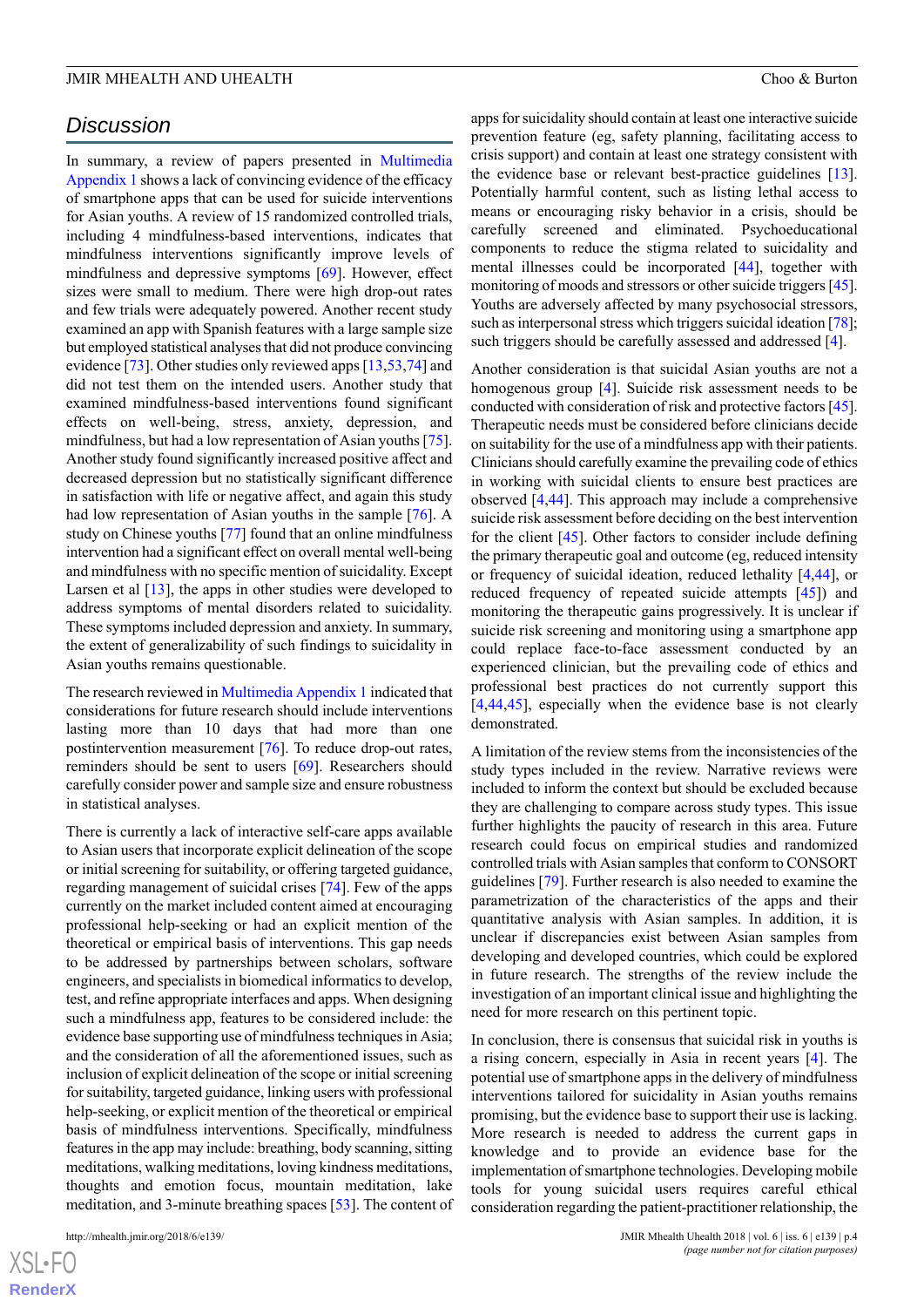logic of self-surveillance, prevailing codes of ethics, and overall best practices. More rigorous research and evaluations are needed to ascertain the efficacy of, and establish evidence for, best practices for the usage of such smartphone apps [\[40](#page-6-0)].

## **Acknowledgments**

Administrative support and publication cost for this work was funded by the James Cook University Internal Research Grant IRG20170005.

## **Conflicts of Interest**

<span id="page-4-15"></span>None declared.

## **Multimedia Appendix 1**

Summary of evidence.

<span id="page-4-0"></span>[[PDF File \(Adobe PDF File\), 36KB](http://mhealth.jmir.org/article/downloadSuppFile/8304/74907) - [mhealth\\_v6i6e139\\_app1.pdf](http://mhealth.jmir.org/article/downloadSuppFile/8304/74907) ]

## <span id="page-4-1"></span>**References**

- 1. Lynch MA, Howard PB, El-Mallakh P, Matthews JM. Assessment and management of hospitalized suicidal patients. J Psychosoc Nurs Ment Health Serv 2008 Jul;46(7):45-52. [Medline: [18686596](http://www.ncbi.nlm.nih.gov/entrez/query.fcgi?cmd=Retrieve&db=PubMed&list_uids=18686596&dopt=Abstract)]
- <span id="page-4-2"></span>2. World Health Organization. Geneva: World Health Organization; 2014. Preventing suicide: A global imperative URL: [http://apps.who.int/iris/bitstream/handle/10665/131056/9789241564779\\_eng.](http://apps.who.int/iris/bitstream/handle/10665/131056/9789241564779_eng.pdf;jsessionid=2E77040BC0ACE689271D626737FDDA0E?sequence=1) [pdf;jsessionid=2E77040BC0ACE689271D626737FDDA0E?sequence=1](http://apps.who.int/iris/bitstream/handle/10665/131056/9789241564779_eng.pdf;jsessionid=2E77040BC0ACE689271D626737FDDA0E?sequence=1) [accessed 2018-05-04] [\[WebCite Cache ID](http://www.webcitation.org/6z9nY7ZQL) [6z9nY7ZQL\]](http://www.webcitation.org/6z9nY7ZQL)
- <span id="page-4-3"></span>3. Apter A, Bursztein C, Bertolote J, Fleishmann A, Wasserman D. Young people and suicide. Suicide on all continents in the young. In: Wasserman D, Wasserman C, editors. The Oxford Textbook of Suicidology and Suicide Prevention. A Global Perspective. Oxford: Oxford University Press; 2009.
- <span id="page-4-5"></span><span id="page-4-4"></span>4. Choo CC, Harris KM, Chew PK, Ho RC. What predicts medical lethality of suicide attempts in Asian youths? Asian J Psychiatr 2017 Oct;29:136-141 [[FREE Full text](https://linkinghub.elsevier.com/retrieve/pii/S1876-2018(17)30148-X)] [doi: [10.1016/j.ajp.2017.05.008\]](http://dx.doi.org/10.1016/j.ajp.2017.05.008) [Medline: [29061412](http://www.ncbi.nlm.nih.gov/entrez/query.fcgi?cmd=Retrieve&db=PubMed&list_uids=29061412&dopt=Abstract)]
- <span id="page-4-6"></span>5. Wasserman D, Cheng Q, Jiang G. Global suicide rates among young people aged 15-19. World Psychiatry 2005 Jun;4(2):114-120 [\[FREE Full text\]](http://onlinelibrary.wiley.com/resolve/openurl?genre=article&sid=nlm:pubmed&issn=1723-8617&date=2005&volume=4&issue=2&spage=114) [Medline: [16633527\]](http://www.ncbi.nlm.nih.gov/entrez/query.fcgi?cmd=Retrieve&db=PubMed&list_uids=16633527&dopt=Abstract)
- <span id="page-4-7"></span>6. Blum RW, Nelson-Mmari K. The health of young people in a global context. J Adolesc Health 2004 Nov;35(5):402-418. [doi: [10.1016/j.jadohealth.2003.10.007](http://dx.doi.org/10.1016/j.jadohealth.2003.10.007)] [Medline: [15488435](http://www.ncbi.nlm.nih.gov/entrez/query.fcgi?cmd=Retrieve&db=PubMed&list_uids=15488435&dopt=Abstract)]
- <span id="page-4-8"></span>7. Tiller J, Krupinski J, Burrows G, Mackenzie A, Hallenstein H, Johnstone G. Youth suicide: The Victorian coroner's study. In: Suicide Prevention: The Global Context. New York: Plenum Press; 1998:87-91.
- <span id="page-4-9"></span>8. Miller G. The Smartphone Psychology Manifesto. Perspect Psychol Sci 2012 May;7(3):221-237. [doi: [10.1177/1745691612441215](http://dx.doi.org/10.1177/1745691612441215)] [Medline: [26168460](http://www.ncbi.nlm.nih.gov/entrez/query.fcgi?cmd=Retrieve&db=PubMed&list_uids=26168460&dopt=Abstract)]
- <span id="page-4-10"></span>9. Zhang MW, Ho RC. Smartphone applications providing information about stroke: Are we missing stroke risk computation preventive applications? J Stroke 2017 Jan;19(1):115-116 [[FREE Full text](https://dx.doi.org/10.5853/jos.2016.01004)] [doi: [10.5853/jos.2016.01004](http://dx.doi.org/10.5853/jos.2016.01004)] [Medline: [28178409](http://www.ncbi.nlm.nih.gov/entrez/query.fcgi?cmd=Retrieve&db=PubMed&list_uids=28178409&dopt=Abstract)]
- <span id="page-4-11"></span>10. Zhang MWB, Ho RCM, Cassin SE, Hawa R, Sockalingam S. Online and smartphone based cognitive behavioral therapy for bariatric surgery patients: Initial pilot study. Technol Health Care 2015;23(6):737-744. [doi: [10.3233/THC-151026\]](http://dx.doi.org/10.3233/THC-151026) [Medline: [26409514](http://www.ncbi.nlm.nih.gov/entrez/query.fcgi?cmd=Retrieve&db=PubMed&list_uids=26409514&dopt=Abstract)]
- <span id="page-4-12"></span>11. Zhang MWB, Ho RCM. Smartphone application for multi-phasic interventional trials in psychiatry: technical design of a smart server. Technol Health Care 2017;25(2):373-375. [doi: [10.3233/THC-161287\]](http://dx.doi.org/10.3233/THC-161287) [Medline: [28009342](http://www.ncbi.nlm.nih.gov/entrez/query.fcgi?cmd=Retrieve&db=PubMed&list_uids=28009342&dopt=Abstract)]
- <span id="page-4-13"></span>12. Zhang MWB, Chan S, Wynne O, Jeong S, Hunter S, Wilson A, et al. Conceptualization of an evidence-based smartphone innovation for caregivers and persons living with dementia. Technol Health Care 2016 Sep 14;24(5):769-773. [doi: [10.3233/THC-161165\]](http://dx.doi.org/10.3233/THC-161165) [Medline: [27129032](http://www.ncbi.nlm.nih.gov/entrez/query.fcgi?cmd=Retrieve&db=PubMed&list_uids=27129032&dopt=Abstract)]
- <span id="page-4-14"></span>13. Larsen ME, Nicholas J, Christensen H. A systematic assessment of smartphone tools for suicide prevention. PLoS One 2016;11(4):e0152285 [[FREE Full text](http://dx.plos.org/10.1371/journal.pone.0152285)] [doi: [10.1371/journal.pone.0152285](http://dx.doi.org/10.1371/journal.pone.0152285)] [Medline: [27073900](http://www.ncbi.nlm.nih.gov/entrez/query.fcgi?cmd=Retrieve&db=PubMed&list_uids=27073900&dopt=Abstract)]
- 14. Payne HE, Lister C, West JH, Bernhardt JM. Behavioral functionality of mobile apps in health interventions: a systematic review of the literature. JMIR Mhealth Uhealth 2015 Feb;3(1):e20 [[FREE Full text](http://mhealth.jmir.org/2015/1/e20/)] [doi: [10.2196/mhealth.3335](http://dx.doi.org/10.2196/mhealth.3335)] [Medline: [25803705](http://www.ncbi.nlm.nih.gov/entrez/query.fcgi?cmd=Retrieve&db=PubMed&list_uids=25803705&dopt=Abstract)]
- 15. Ho RCM, Mak K, Chua ANC, Ho CSH, Mak A. The effect of severity of depressive disorder on economic burden in a university hospital in Singapore. Expert Rev Pharmacoecon Outcomes Res 2013 Aug;13(4):549-559. [doi: [10.1586/14737167.2013.815409\]](http://dx.doi.org/10.1586/14737167.2013.815409) [Medline: [23977979](http://www.ncbi.nlm.nih.gov/entrez/query.fcgi?cmd=Retrieve&db=PubMed&list_uids=23977979&dopt=Abstract)]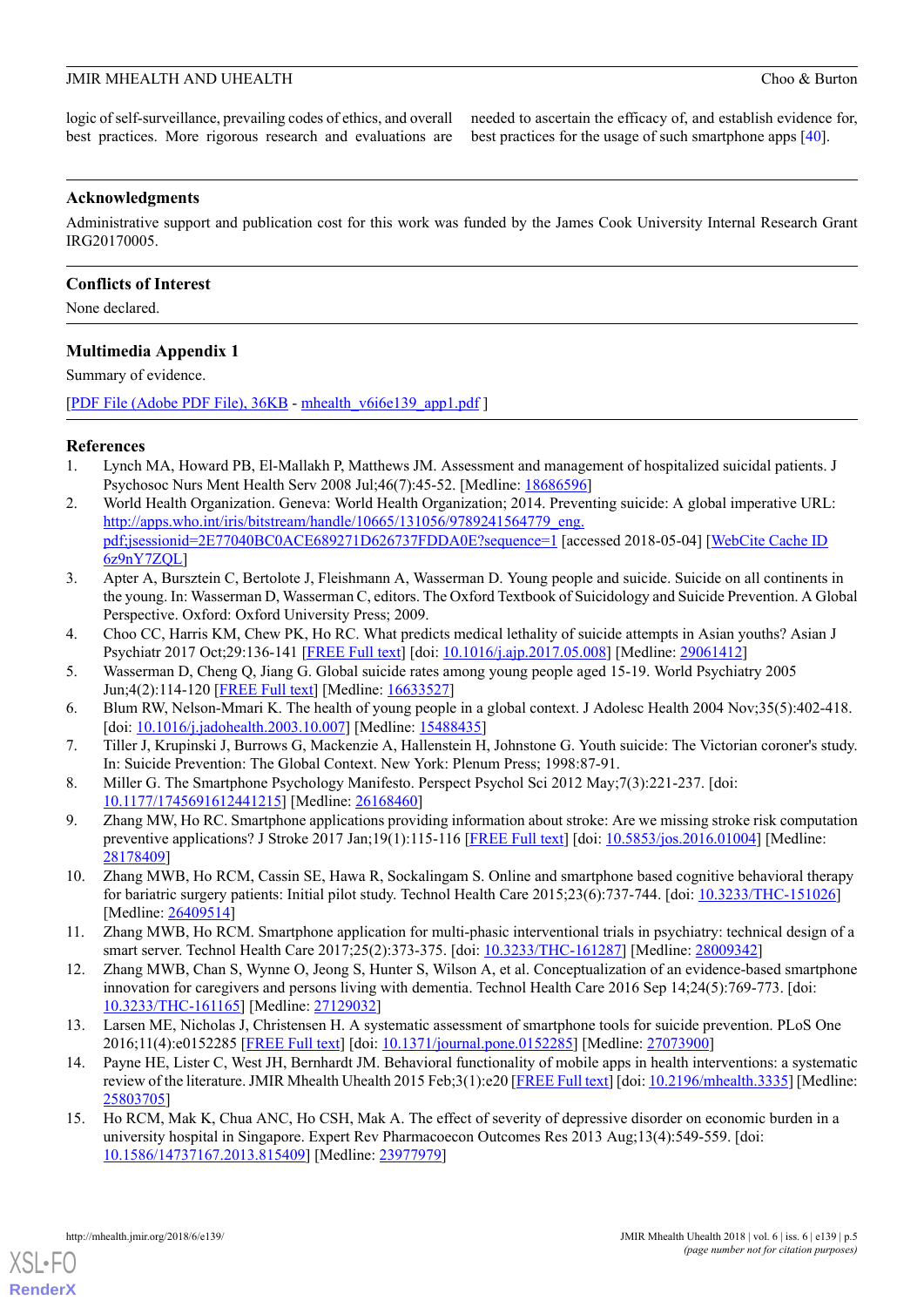- <span id="page-5-0"></span>16. Kennedy JL, Altar CA, Taylor DL, Degtiar I, Hornberger JC. The social and economic burden of treatment-resistant schizophrenia: a systematic literature review. Int Clin Psychopharmacol 2014 Mar;29(2):63-76. [doi: [10.1097/YIC.0b013e32836508e6](http://dx.doi.org/10.1097/YIC.0b013e32836508e6)] [Medline: [23995856](http://www.ncbi.nlm.nih.gov/entrez/query.fcgi?cmd=Retrieve&db=PubMed&list_uids=23995856&dopt=Abstract)]
- <span id="page-5-2"></span><span id="page-5-1"></span>17. Montgomery A, Metraux S, Culhane D. Rethinking homelessness prevention among persons with serious mental illness. Soc Issues Policy Rev 2013;7(1):58-82. [doi:  $10.1111/j.1751-2409.2012.01043.x$ ]
- <span id="page-5-3"></span>18. Zhang M, Cheow E, Ho CS, Ng BY, Ho R, Cheok CCS. Application of low-cost methodologies for mobile phone app development. JMIR Mhealth Uhealth 2014;2(4):e55 [[FREE Full text](http://mhealth.jmir.org/2014/4/e55/)] [doi: [10.2196/mhealth.3549](http://dx.doi.org/10.2196/mhealth.3549)] [Medline: [25491323](http://www.ncbi.nlm.nih.gov/entrez/query.fcgi?cmd=Retrieve&db=PubMed&list_uids=25491323&dopt=Abstract)]
- <span id="page-5-4"></span>19. Zhang MWB, Ho RCM. Moodle: The cost effective solution for Internet cognitive behavioral therapy (I-CBT) interventions. Technol Health Care 2017;25(1):163-165. [doi: [10.3233/THC-161261](http://dx.doi.org/10.3233/THC-161261)] [Medline: [27689560\]](http://www.ncbi.nlm.nih.gov/entrez/query.fcgi?cmd=Retrieve&db=PubMed&list_uids=27689560&dopt=Abstract)
- <span id="page-5-5"></span>20. Aggarwal NK. Applying mobile technologies to mental health service delivery in South Asia. Asian J Psychiatr 2012 Sep;5(3):225-230. [doi: [10.1016/j.ajp.2011.12.009](http://dx.doi.org/10.1016/j.ajp.2011.12.009)] [Medline: [22981050\]](http://www.ncbi.nlm.nih.gov/entrez/query.fcgi?cmd=Retrieve&db=PubMed&list_uids=22981050&dopt=Abstract)
- <span id="page-5-6"></span>21. Brian RM, Ben-Zeev D. Mobile health (mHealth) for mental health in Asia: objectives, strategies, and limitations. Asian J Psychiatr 2014 Aug;10:96-100. [doi: [10.1016/j.ajp.2014.04.006\]](http://dx.doi.org/10.1016/j.ajp.2014.04.006) [Medline: [25042960\]](http://www.ncbi.nlm.nih.gov/entrez/query.fcgi?cmd=Retrieve&db=PubMed&list_uids=25042960&dopt=Abstract)
- <span id="page-5-14"></span>22. Burns JM, Davenport TA, Durkin LA, Luscombe GM, Hickie IB. The Internet as a setting for mental health service utilisation by young people. Med J Aust 2010 Jun 7;192(11 Suppl):S22-S30. [Medline: [20528703\]](http://www.ncbi.nlm.nih.gov/entrez/query.fcgi?cmd=Retrieve&db=PubMed&list_uids=20528703&dopt=Abstract)
- <span id="page-5-7"></span>23. Farrer L, Gulliver A, Chan JKY, Batterham PJ, Reynolds J, Calear A, et al. Technology-based interventions for mental health in tertiary students: systematic review. J Med Internet Res 2013 May;15(5):e101 [[FREE Full text](http://www.jmir.org/2013/5/e101/)] [doi: [10.2196/jmir.2639](http://dx.doi.org/10.2196/jmir.2639)] [Medline: [23711740\]](http://www.ncbi.nlm.nih.gov/entrez/query.fcgi?cmd=Retrieve&db=PubMed&list_uids=23711740&dopt=Abstract)
- <span id="page-5-8"></span>24. Kenny R, Dooley B, Fitzgerald A. Developing mental health mobile apps: exploring adolescents' perspectives. Health Informatics J 2016 Jun;22(2):265-275. [doi: [10.1177/1460458214555041\]](http://dx.doi.org/10.1177/1460458214555041) [Medline: [25385165](http://www.ncbi.nlm.nih.gov/entrez/query.fcgi?cmd=Retrieve&db=PubMed&list_uids=25385165&dopt=Abstract)]
- <span id="page-5-9"></span>25. Seko Y, Kidd S, Wiljer D, McKenzie K. Youth mental health interventions via mobile phones: a scoping review. Cyberpsychol Behav Soc Netw 2014 Sep;17(9):591-602. [doi: [10.1089/cyber.2014.0078](http://dx.doi.org/10.1089/cyber.2014.0078)] [Medline: [25007383](http://www.ncbi.nlm.nih.gov/entrez/query.fcgi?cmd=Retrieve&db=PubMed&list_uids=25007383&dopt=Abstract)]
- <span id="page-5-10"></span>26. Drum DJ, Denmark AB. Campus suicide prevention: bridging paradigms and forging partnerships. Harv Rev Psychiatry 2012;20(4):209-221. [doi: [10.3109/10673229.2012.712841\]](http://dx.doi.org/10.3109/10673229.2012.712841) [Medline: [22894730](http://www.ncbi.nlm.nih.gov/entrez/query.fcgi?cmd=Retrieve&db=PubMed&list_uids=22894730&dopt=Abstract)]
- <span id="page-5-11"></span>27. Shand FL, Ridani R, Tighe J, Christensen H. The effectiveness of a suicide prevention app for indigenous Australian youths: study protocol for a randomized controlled trial. Trials 2013;14:396 [\[FREE Full text\]](http://www.trialsjournal.com/content/14//396) [doi: [10.1186/1745-6215-14-396\]](http://dx.doi.org/10.1186/1745-6215-14-396) [Medline: [24257410](http://www.ncbi.nlm.nih.gov/entrez/query.fcgi?cmd=Retrieve&db=PubMed&list_uids=24257410&dopt=Abstract)]
- 28. Zhang MW, Ho CS, Fang P, Lu Y, Ho RC. Usage of social media and smartphone application in assessment of physical and psychological well-being of individuals in times of a major air pollution crisis. JMIR Mhealth Uhealth 2014 Mar 25;2(1):e16 [[FREE Full text\]](http://mhealth.jmir.org/2014/1/e16/) [doi: [10.2196/mhealth.2827\]](http://dx.doi.org/10.2196/mhealth.2827) [Medline: [25098255](http://www.ncbi.nlm.nih.gov/entrez/query.fcgi?cmd=Retrieve&db=PubMed&list_uids=25098255&dopt=Abstract)]
- 29. Ho RC, Zhang MW, Ho CS, Pan F, Lu Y, Sharma VK. Impact of 2013 south Asian haze crisis: study of physical and psychological symptoms and perceived dangerousness of pollution level. BMC Psychiatry 2014 Mar 19;14:81 [\[FREE Full](http://bmcpsychiatry.biomedcentral.com/articles/10.1186/1471-244X-14-81) [text\]](http://bmcpsychiatry.biomedcentral.com/articles/10.1186/1471-244X-14-81) [doi: [10.1186/1471-244X-14-81\]](http://dx.doi.org/10.1186/1471-244X-14-81) [Medline: [24642046\]](http://www.ncbi.nlm.nih.gov/entrez/query.fcgi?cmd=Retrieve&db=PubMed&list_uids=24642046&dopt=Abstract)
- 30. Preziosa A, Grassi A, Gaggioli A, Riva G. Therapeutic applications of the mobile phone. Br J Guid Counc 2009 Aug;37(3):313-325. [doi: [10.1080/03069880902957031\]](http://dx.doi.org/10.1080/03069880902957031)
- <span id="page-5-12"></span>31. Kazemi DM, Cochran AR, Kelly JF, Cornelius JB, Belk C. Integrating mHealth mobile applications to reduce high risk drinking among underage students. Health Education Journal 2013 Feb 19;73(3):262-273. [doi: [10.1177/0017896912471044](http://dx.doi.org/10.1177/0017896912471044)]
- <span id="page-5-13"></span>32. Lu H, Frauendorfer D, Rabbi M, Mast M, Chittaranjan G, Campbell A, et al. StressSense: detecting stress in unconstrained acoustic environments using smartphones. In: Proceedings of the 2012 ACM Conference on Ubiquitous Computing. 2012 Presented at: 2012 ACM Conference on Ubiquitous Computing; 2012; Pittsburgh, Pennsylvania.
- <span id="page-5-15"></span>33. Rachuri K, Musolesi M, Mascolo C, Rentfrow P, Longworth C, Aucinas A. EmotionSense: a mobile phones based adaptive platform for experimental social psychology research. In: Proceedings of the 2012 ACM Conference on Ubiquitous Computing. 2010 Presented at: 2012 ACM Conference on Ubiquitous Computing; 2012; USA p. 26-29.
- <span id="page-5-16"></span>34. Elliott JC, Carey KB, Bolles JR. Computer-based interventions for college drinking: a qualitative review. Addict Behav 2008 Aug;33(8):994-1005 [[FREE Full text](http://europepmc.org/abstract/MED/18538484)] [doi: [10.1016/j.addbeh.2008.03.006](http://dx.doi.org/10.1016/j.addbeh.2008.03.006)] [Medline: [18538484\]](http://www.ncbi.nlm.nih.gov/entrez/query.fcgi?cmd=Retrieve&db=PubMed&list_uids=18538484&dopt=Abstract)
- <span id="page-5-17"></span>35. Reger MA, Gahm GA. A meta-analysis of the effects of Internet- and computer-based cognitive-behavioral treatments for anxiety. J Clin Psychol 2009 Jan;65(1):53-75. [doi: [10.1002/jclp.20536\]](http://dx.doi.org/10.1002/jclp.20536) [Medline: [19051274\]](http://www.ncbi.nlm.nih.gov/entrez/query.fcgi?cmd=Retrieve&db=PubMed&list_uids=19051274&dopt=Abstract)
- <span id="page-5-18"></span>36. Donker T, Petrie K, Proudfoot J, Clarke J, Birch M, Christensen H. Smartphones for smarter delivery of mental health programs: a systematic review. J Med Internet Res 2013 Nov 15;15(11):e247 [\[FREE Full text\]](http://www.jmir.org/2013/11/e247/) [doi: [10.2196/jmir.2791\]](http://dx.doi.org/10.2196/jmir.2791) [Medline: [24240579](http://www.ncbi.nlm.nih.gov/entrez/query.fcgi?cmd=Retrieve&db=PubMed&list_uids=24240579&dopt=Abstract)]
- <span id="page-5-19"></span>37. Kuhn E, Greene C, Hoffman J, Nguyen T, Wald L, Schmidt J, et al. Preliminary evaluation of PTSD Coach, a smartphone app for post-traumatic stress symptoms. Mil Med 2014 Jan;179(1):12-18. [doi: [10.7205/MILMED-D-13-00271\]](http://dx.doi.org/10.7205/MILMED-D-13-00271) [Medline: [24402979](http://www.ncbi.nlm.nih.gov/entrez/query.fcgi?cmd=Retrieve&db=PubMed&list_uids=24402979&dopt=Abstract)]
- 38. Turner-McGrievy G, Tate D. Tweets, Apps, and Pods: Results of the 6-month Mobile Pounds Off Digitally (Mobile POD) randomized weight-loss intervention among adults. J Med Internet Res 2011 Dec;13(4):e120 [[FREE Full text\]](http://www.jmir.org/2011/4/e120/) [doi: [10.2196/jmir.1841](http://dx.doi.org/10.2196/jmir.1841)] [Medline: [22186428](http://www.ncbi.nlm.nih.gov/entrez/query.fcgi?cmd=Retrieve&db=PubMed&list_uids=22186428&dopt=Abstract)]
- 39. Wayne N, Ritvo P. Smartphone-enabled health coach intervention for people with diabetes from a modest socioeconomic strata community: single-arm longitudinal feasibility study. J Med Internet Res 2014 Jun;16(6):e149 [[FREE Full text](http://www.jmir.org/2014/6/e149/)] [doi: [10.2196/jmir.3180](http://dx.doi.org/10.2196/jmir.3180)] [Medline: [24907918](http://www.ncbi.nlm.nih.gov/entrez/query.fcgi?cmd=Retrieve&db=PubMed&list_uids=24907918&dopt=Abstract)]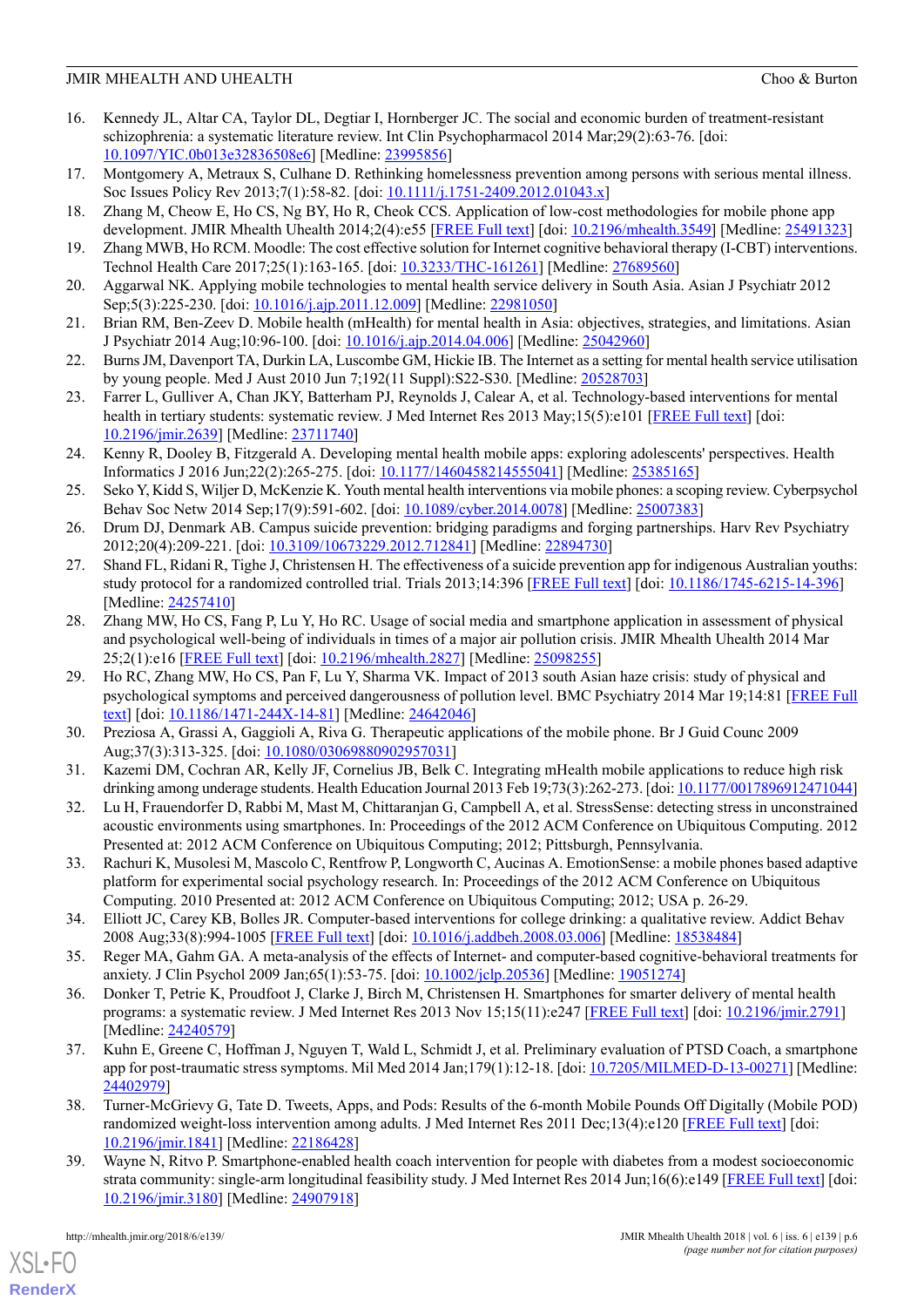- <span id="page-6-0"></span>40. Aguilera A, Muñoz RF. Text messaging as an adjunct to CBT in low-income populations: a usability and feasibility pilot study. Prof Psychol Res Pr 2011 Dec 01;42(6):472-478 [\[FREE Full text\]](http://europepmc.org/abstract/MED/25525292) [doi: [10.1037/a0025499\]](http://dx.doi.org/10.1037/a0025499) [Medline: [25525292](http://www.ncbi.nlm.nih.gov/entrez/query.fcgi?cmd=Retrieve&db=PubMed&list_uids=25525292&dopt=Abstract)]
- <span id="page-6-1"></span>41. Zhang MWB, Ho RCM. Tapping onto the potential of smartphone applications for psycho-education and early intervention in addictions. Front Psychiatry 2016;7:40 [\[FREE Full text](https://dx.doi.org/10.3389/fpsyt.2016.00040)] [doi: [10.3389/fpsyt.2016.00040](http://dx.doi.org/10.3389/fpsyt.2016.00040)] [Medline: [27014103\]](http://www.ncbi.nlm.nih.gov/entrez/query.fcgi?cmd=Retrieve&db=PubMed&list_uids=27014103&dopt=Abstract)
- <span id="page-6-3"></span><span id="page-6-2"></span>42. Zhang MWB, Ho RCM. Smartphone applications for immersive virtual reality therapy for Internet addiction and internet gaming disorder. Technol Health Care 2017;25(2):367-372. [doi: [10.3233/THC-161282\]](http://dx.doi.org/10.3233/THC-161282) [Medline: [27911347](http://www.ncbi.nlm.nih.gov/entrez/query.fcgi?cmd=Retrieve&db=PubMed&list_uids=27911347&dopt=Abstract)]
- 43. Zhang MW, Tsang T, Cheow E, Ho CS, Yeong NB, Ho RC. Enabling psychiatrists to be mobile phone app developers: insights into app development methodologies. JMIR Mhealth Uhealth 2014;2(4):e53 [[FREE Full text](http://mhealth.jmir.org/2014/4/e53/)] [doi: [10.2196/mhealth.3425](http://dx.doi.org/10.2196/mhealth.3425)] [Medline: [25486985](http://www.ncbi.nlm.nih.gov/entrez/query.fcgi?cmd=Retrieve&db=PubMed&list_uids=25486985&dopt=Abstract)]
- <span id="page-6-5"></span><span id="page-6-4"></span>44. Choo CC, Harris KM, Chew PKH, Ho RC. Does ethnicity matter in risk and protective factors for suicide attempts and suicide lethality? PLoS One 2017 Apr;12(4):e0175752 [\[FREE Full text\]](http://dx.plos.org/10.1371/journal.pone.0175752) [doi: [10.1371/journal.pone.0175752](http://dx.doi.org/10.1371/journal.pone.0175752)] [Medline: [28426687](http://www.ncbi.nlm.nih.gov/entrez/query.fcgi?cmd=Retrieve&db=PubMed&list_uids=28426687&dopt=Abstract)]
- <span id="page-6-6"></span>45. Choo C, Diederich J, Song I, Ho R. Cluster analysis reveals risk factors for repeated suicide attempts in a multi-ethnic Asian population. Asian J Psychiatr 2014 Apr;8:38-42 [[FREE Full text](https://researchonline.jcu.edu.au/31006/)] [doi: [10.1016/j.ajp.2013.10.001\]](http://dx.doi.org/10.1016/j.ajp.2013.10.001) [Medline: [24655624](http://www.ncbi.nlm.nih.gov/entrez/query.fcgi?cmd=Retrieve&db=PubMed&list_uids=24655624&dopt=Abstract)]
- <span id="page-6-7"></span>46. Durham DBT, Inc. 2017. DBT Diary Card & Skills Coach URL: [https://itunes.apple.com/au/app/dbt-diary-card-skills-coach/](https://itunes.apple.com/au/app/dbt-diary-card-skills-coach/id479013889?mt=8) [id479013889?mt=8](https://itunes.apple.com/au/app/dbt-diary-card-skills-coach/id479013889?mt=8) [[WebCite Cache ID 6qkW8fDzJ\]](http://www.webcitation.org/6qkW8fDzJ)
- <span id="page-6-8"></span>47. Rizvi SL, Dimeff LA, Skutch J, Carroll D, Linehan MM. A pilot study of the DBT coach: an interactive mobile phone application for individuals with borderline personality disorder and substance use disorder. Behav Ther 2011 Dec;42(4):589-600. [doi: [10.1016/j.beth.2011.01.003](http://dx.doi.org/10.1016/j.beth.2011.01.003)] [Medline: [22035988](http://www.ncbi.nlm.nih.gov/entrez/query.fcgi?cmd=Retrieve&db=PubMed&list_uids=22035988&dopt=Abstract)]
- <span id="page-6-9"></span>48. Ho CSH, Ong YL, Tan GHJ, Yeo SN, Ho RCM. Profile differences between overdose and non-overdose suicide attempts in a multi-ethnic Asian society. BMC Psychiatry 2016 Nov 08;16(1):379 [\[FREE Full text\]](https://bmcpsychiatry.biomedcentral.com/articles/10.1186/s12888-016-1105-1) [doi: [10.1186/s12888-016-1105-1\]](http://dx.doi.org/10.1186/s12888-016-1105-1) [Medline: [27821108](http://www.ncbi.nlm.nih.gov/entrez/query.fcgi?cmd=Retrieve&db=PubMed&list_uids=27821108&dopt=Abstract)]
- <span id="page-6-13"></span><span id="page-6-10"></span>49. Mak KK, Ho CSH, Zhang MWB, Day JR, Ho RCM. Characteristics of overdose and non-overdose suicide attempts in a multi-ethnic Asian society. Asian J Psychiatr 2013 Oct;6(5):373-379. [doi: [10.1016/j.ajp.2013.03.011\]](http://dx.doi.org/10.1016/j.ajp.2013.03.011) [Medline: [24011683](http://www.ncbi.nlm.nih.gov/entrez/query.fcgi?cmd=Retrieve&db=PubMed&list_uids=24011683&dopt=Abstract)]
- 50. Chittaro L, Vianello A. Evaluation of a mobile mindfulness app distributed through on-line stores: a 4-week study. Int J Hum Comput Stud 2016 Feb; 86: 63-80. [doi: 10.1016/j.ijhcs. 2015.09.004]
- <span id="page-6-11"></span>51. Plaza I, Demarzo MMP, Herrera-Mercadal P, García-Campayo J. Mindfulness-based mobile applications: literature review and analysis of current features. JMIR Mhealth Uhealth 2013;1(2):e24 [[FREE Full text](http://mhealth.jmir.org/2013/2/e24/)] [doi: [10.2196/mhealth.2733\]](http://dx.doi.org/10.2196/mhealth.2733) [Medline: [25099314](http://www.ncbi.nlm.nih.gov/entrez/query.fcgi?cmd=Retrieve&db=PubMed&list_uids=25099314&dopt=Abstract)]
- <span id="page-6-14"></span><span id="page-6-12"></span>52. Wong SYS, Mak WWS, Cheung EYL, Ling CYM, Lui WWS, Tang WK, et al. A randomized, controlled clinical trial: the effect of mindfulness-based cognitive therapy on generalized anxiety disorder among Chinese community patients: protocol for a randomized trial. BMC Psychiatry 2011 Nov 29;11:187 [[FREE Full text](https://bmcpsychiatry.biomedcentral.com/articles/10.1186/1471-244X-11-187)] [doi: [10.1186/1471-244X-11-187](http://dx.doi.org/10.1186/1471-244X-11-187)] [Medline: [22126115](http://www.ncbi.nlm.nih.gov/entrez/query.fcgi?cmd=Retrieve&db=PubMed&list_uids=22126115&dopt=Abstract)]
- <span id="page-6-15"></span>53. Luoma JB, Villatte JL. Mindfulness in the treatment of suicidal patients. Cogn Behav Pract 2012 Jan 05;19(2):265-276 [[FREE Full text](http://europepmc.org/abstract/MED/22745525)] [doi: [10.1016/j.cbpra.2010.12.003\]](http://dx.doi.org/10.1016/j.cbpra.2010.12.003) [Medline: [22745525](http://www.ncbi.nlm.nih.gov/entrez/query.fcgi?cmd=Retrieve&db=PubMed&list_uids=22745525&dopt=Abstract)]
- <span id="page-6-16"></span>54. Lu Y, Tang C, Liow CS, Ng WWN, Ho CSH, Ho RCM. A regressional analysis of maladaptive rumination, illness perception and negative emotional outcomes in Asian patients suffering from depressive disorder. Asian J Psychiatr 2014 Dec;12:69-76. [doi: [10.1016/j.ajp.2014.06.014](http://dx.doi.org/10.1016/j.ajp.2014.06.014)] [Medline: [25440564\]](http://www.ncbi.nlm.nih.gov/entrez/query.fcgi?cmd=Retrieve&db=PubMed&list_uids=25440564&dopt=Abstract)
- <span id="page-6-17"></span>55. McIndoo CC, File AA, Preddy T, Clark CG, Hopko DR. Mindfulness-based therapy and behavioral activation: a randomized controlled trial with depressed college students. Behav Res Ther 2016 Feb;77:118-128. [doi: [10.1016/j.brat.2015.12.012](http://dx.doi.org/10.1016/j.brat.2015.12.012)] [Medline: [26745622](http://www.ncbi.nlm.nih.gov/entrez/query.fcgi?cmd=Retrieve&db=PubMed&list_uids=26745622&dopt=Abstract)]
- <span id="page-6-18"></span>56. Mak K, Pang JS, Lai C, Ho RC. Body esteem in Chinese adolescents: effect of gender, age, and weight. J Health Psychol 2013 Jan;18(1):46-54. [doi: [10.1177/1359105312437264](http://dx.doi.org/10.1177/1359105312437264)] [Medline: [22373813\]](http://www.ncbi.nlm.nih.gov/entrez/query.fcgi?cmd=Retrieve&db=PubMed&list_uids=22373813&dopt=Abstract)
- <span id="page-6-19"></span>57. Quek Y, Tam WWS, Zhang MWB, Ho RCM. Exploring the association between childhood and adolescent obesity and depression: a meta-analysis. Obes Rev 2017 Jul;18(7):742-754. [doi: [10.1111/obr.12535](http://dx.doi.org/10.1111/obr.12535)] [Medline: [28401646](http://www.ncbi.nlm.nih.gov/entrez/query.fcgi?cmd=Retrieve&db=PubMed&list_uids=28401646&dopt=Abstract)]
- <span id="page-6-20"></span>58. Lai C, Mak K, Pang JS, Fong SSM, Ho RCM, Guldan GS. The associations of sociocultural attitudes towards appearance with body dissatisfaction and eating behaviors in Hong Kong adolescents. Eat Behav 2013 Aug;14(3):320-324. [doi: [10.1016/j.eatbeh.2013.05.004\]](http://dx.doi.org/10.1016/j.eatbeh.2013.05.004) [Medline: [23910774](http://www.ncbi.nlm.nih.gov/entrez/query.fcgi?cmd=Retrieve&db=PubMed&list_uids=23910774&dopt=Abstract)]
- <span id="page-6-21"></span>59. Mak K, Lai C, Watanabe H, Kim D, Bahar N, Ramos M, et al. Epidemiology of Internet behaviors and addiction among adolescents in six Asian countries. Cyberpsychol Behav Soc Netw 2014 Nov;17(11):720-728. [doi: [10.1089/cyber.2014.0139\]](http://dx.doi.org/10.1089/cyber.2014.0139) [Medline: [25405785](http://www.ncbi.nlm.nih.gov/entrez/query.fcgi?cmd=Retrieve&db=PubMed&list_uids=25405785&dopt=Abstract)]
- 60. Chernyshov PV, Ho RC, Monti F, Jirakova A, Velitchko SS, Hercogova J, et al. An international multi-center study on self-assessed and family quality of life in children with atopic dermatitis. Acta Dermatovenerol Croat 2015;23(4):247-253. [Medline: [26724875](http://www.ncbi.nlm.nih.gov/entrez/query.fcgi?cmd=Retrieve&db=PubMed&list_uids=26724875&dopt=Abstract)]
- 61. Lu Y, Ho R, Lim TK, Kuan WS, Goh DYT, Mahadevan M, et al. Psychiatric comorbidities in Asian adolescent asthma patients and the contributions of neuroticism and perceived stress. J Adolesc Health 2014 Aug;55(2):267-275. [doi: [10.1016/j.jadohealth.2014.01.007](http://dx.doi.org/10.1016/j.jadohealth.2014.01.007)] [Medline: [24630495\]](http://www.ncbi.nlm.nih.gov/entrez/query.fcgi?cmd=Retrieve&db=PubMed&list_uids=24630495&dopt=Abstract)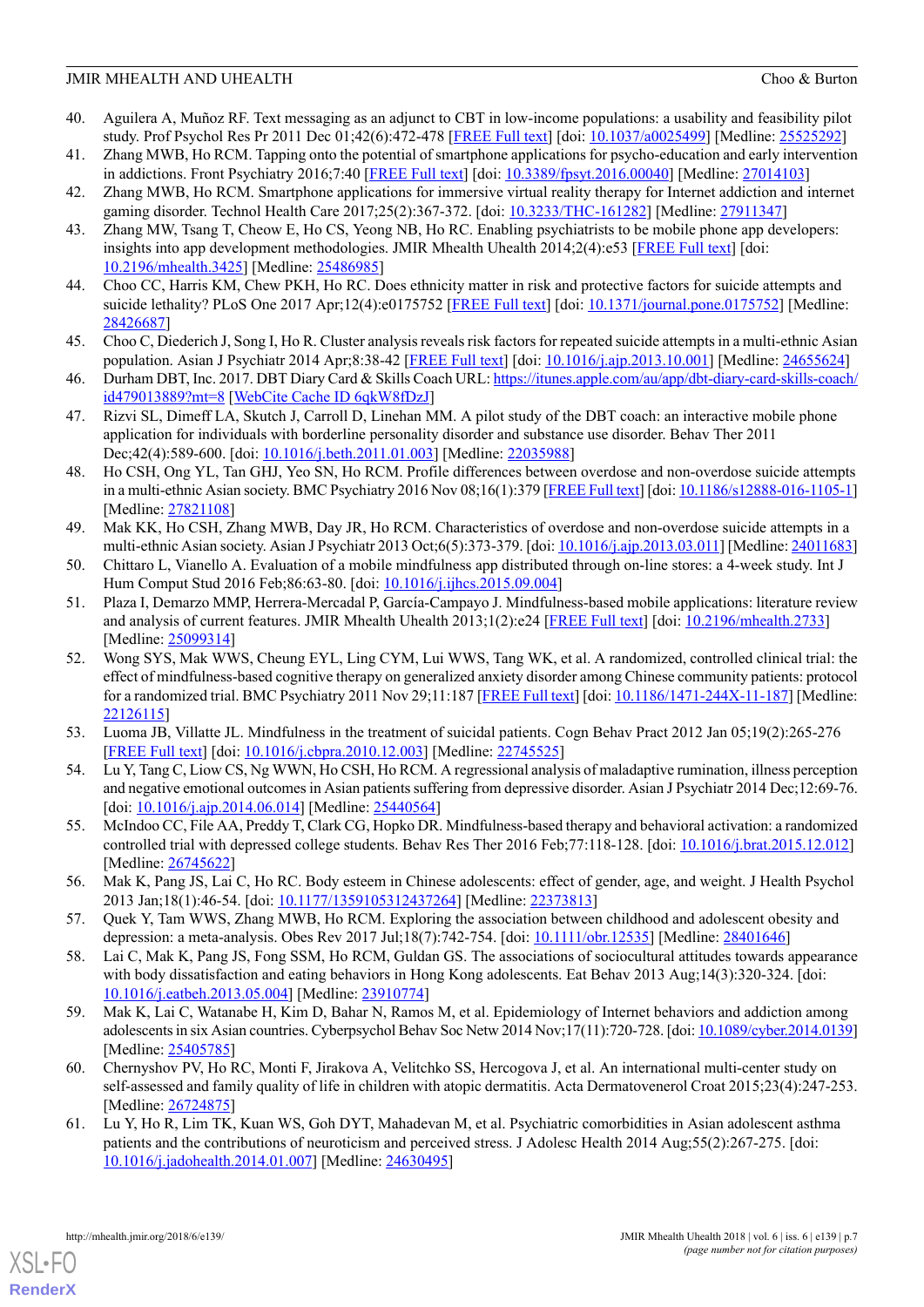- <span id="page-7-0"></span>62. Hjeltnes A, Molde H, Schanche E, Vøllestad J, Lillebostad SJ, Moltu C, et al. An open trial of mindfulness-based stress reduction for young adults with social anxiety disorder. Scand J Psychol 2017 Feb;58(1):80-90. [doi: [10.1111/sjop.12342](http://dx.doi.org/10.1111/sjop.12342)] [Medline: [27929608](http://www.ncbi.nlm.nih.gov/entrez/query.fcgi?cmd=Retrieve&db=PubMed&list_uids=27929608&dopt=Abstract)]
- <span id="page-7-1"></span>63. Forman EM, Butryn ML. A new look at the science of weight control: how acceptance and commitment strategies can address the challenge of self-regulation. Appetite 2015 Jan;84:171-180 [\[FREE Full text](http://europepmc.org/abstract/MED/25445199)] [doi: [10.1016/j.appet.2014.10.004\]](http://dx.doi.org/10.1016/j.appet.2014.10.004) [Medline: [25445199](http://www.ncbi.nlm.nih.gov/entrez/query.fcgi?cmd=Retrieve&db=PubMed&list_uids=25445199&dopt=Abstract)]
- <span id="page-7-2"></span>64. Turner T, Hingle M. Evaluation of a mindfulness-based mobile app aimed at promoting awareness of weight-related behaviors in adolescents: a pilot study. JMIR Res Protoc 2017 Apr 26;6(4):e67 [\[FREE Full text](http://www.researchprotocols.org/2017/4/e67/)] [doi: [10.2196/resprot.6695\]](http://dx.doi.org/10.2196/resprot.6695) [Medline: [28446423](http://www.ncbi.nlm.nih.gov/entrez/query.fcgi?cmd=Retrieve&db=PubMed&list_uids=28446423&dopt=Abstract)]
- <span id="page-7-4"></span><span id="page-7-3"></span>65. Atkinson MJ, Wade TD. Mindfulness-based prevention for eating disorders: a school-based cluster randomized controlled study. Int J Eat Disord 2015 Nov;48(7):1024-1037. [doi: [10.1002/eat.22416](http://dx.doi.org/10.1002/eat.22416)] [Medline: [26052831\]](http://www.ncbi.nlm.nih.gov/entrez/query.fcgi?cmd=Retrieve&db=PubMed&list_uids=26052831&dopt=Abstract)
- <span id="page-7-5"></span>66. Kim H. Exercise rehabilitation for smartphone addiction. J Exerc Rehabil 2013;9(6):500-505 [\[FREE Full text\]](http://www.e-jer.org/journal/view.php?year=2013&vol=9&page=500) [doi: [10.12965/jer.130080](http://dx.doi.org/10.12965/jer.130080)] [Medline: [24409425\]](http://www.ncbi.nlm.nih.gov/entrez/query.fcgi?cmd=Retrieve&db=PubMed&list_uids=24409425&dopt=Abstract)
- <span id="page-7-6"></span>67. Thompson M, Gauntlett-Gilbert J. Mindfulness with children and adolescents: effective clinical application. Clin Child Psychol Psychiatry 2008 Jul;13(3):395-407. [doi: [10.1177/1359104508090603](http://dx.doi.org/10.1177/1359104508090603)] [Medline: [18783122](http://www.ncbi.nlm.nih.gov/entrez/query.fcgi?cmd=Retrieve&db=PubMed&list_uids=18783122&dopt=Abstract)]
- <span id="page-7-7"></span>68. Mani M, Kavanagh DJ, Hides L, Stoyanov SR. Review and evaluation of mindfulness-Based iPhone apps. JMIR mHealth uHealth 2015 Aug 19;3(3):e82 [\[FREE Full text\]](http://mhealth.jmir.org/2015/3/e82/) [doi: [10.2196/mhealth.4328\]](http://dx.doi.org/10.2196/mhealth.4328) [Medline: [26290327\]](http://www.ncbi.nlm.nih.gov/entrez/query.fcgi?cmd=Retrieve&db=PubMed&list_uids=26290327&dopt=Abstract)
- <span id="page-7-8"></span>69. Cavanagh K, Strauss C, Forder L, Jones F. Can mindfulness and acceptance be learnt by self-help?: a systematic review and meta-analysis of mindfulness and acceptance-based self-help interventions. Clin Psychol Rev 2014 Mar;34(2):118-129. [doi: <u>[10.1016/j.cpr.2014.01.001](http://dx.doi.org/10.1016/j.cpr.2014.01.001)</u>] [Medline: [24487343\]](http://www.ncbi.nlm.nih.gov/entrez/query.fcgi?cmd=Retrieve&db=PubMed&list_uids=24487343&dopt=Abstract)
- <span id="page-7-9"></span>70. Cole-Lewis H, Kershaw T. Text messaging as a tool for behavior change in disease prevention and management. Epidemiol Rev 2010 Mar;32:56-69 [[FREE Full text](http://europepmc.org/abstract/MED/20354039)] [doi: [10.1093/epirev/mxq004](http://dx.doi.org/10.1093/epirev/mxq004)] [Medline: [20354039](http://www.ncbi.nlm.nih.gov/entrez/query.fcgi?cmd=Retrieve&db=PubMed&list_uids=20354039&dopt=Abstract)]
- <span id="page-7-10"></span>71. Aguilera A, Muench F. There's an app for that: information technology applications for cognitive behavioural pracitioners. Behav Ther 2012 Apr;35(4):65-73 [\[FREE Full text\]](http://europepmc.org/abstract/MED/25530659) [Medline: [25530659](http://www.ncbi.nlm.nih.gov/entrez/query.fcgi?cmd=Retrieve&db=PubMed&list_uids=25530659&dopt=Abstract)]
- <span id="page-7-11"></span>72. Moher D, Liberati A, Tetzlaff J, Altman DG. Preferred reporting items for systematic reviews and meta-analyses: the PRISMA statement. PLoS Med 2009 Jul 21;6(7):e1000097 [\[FREE Full text\]](http://dx.plos.org/10.1371/journal.pmed.1000097) [doi: [10.1371/journal.pmed.1000097\]](http://dx.doi.org/10.1371/journal.pmed.1000097) [Medline: [19621072](http://www.ncbi.nlm.nih.gov/entrez/query.fcgi?cmd=Retrieve&db=PubMed&list_uids=19621072&dopt=Abstract)]
- <span id="page-7-13"></span><span id="page-7-12"></span>73. Plaza García García I, Sánchez CM, Espílez Á, García-Magariño I, Guillén GA, García-Campayo J. Development and initial evaluation of a mobile application to help with mindfulness training and practice. Int J Med Inform 2017 Dec;105:59-67. [doi: [10.1016/j.ijmedinf.2017.05.018\]](http://dx.doi.org/10.1016/j.ijmedinf.2017.05.018) [Medline: [28750912](http://www.ncbi.nlm.nih.gov/entrez/query.fcgi?cmd=Retrieve&db=PubMed&list_uids=28750912&dopt=Abstract)]
- <span id="page-7-14"></span>74. Kumar S, Mehrotra S. Free mobile apps on depression for Indian users: a brief overview and critique. Asian J Psychiatr 2017 Aug;28:124-130. [doi: [10.1016/j.ajp.2017.03.031\]](http://dx.doi.org/10.1016/j.ajp.2017.03.031)
- <span id="page-7-15"></span>75. Spijkerman MPJ, Pots WTM, Bohlmeijer ET. Effectiveness of online mindfulness-based interventions in improving mental health: a review and meta-analysis of randomised controlled trials. Clin Psychol Rev 2016 Apr;45:102-114 [[FREE Full](https://linkinghub.elsevier.com/retrieve/pii/S0272-7358(15)30062-3) [text\]](https://linkinghub.elsevier.com/retrieve/pii/S0272-7358(15)30062-3) [doi: [10.1016/j.cpr.2016.03.009\]](http://dx.doi.org/10.1016/j.cpr.2016.03.009) [Medline: [27111302\]](http://www.ncbi.nlm.nih.gov/entrez/query.fcgi?cmd=Retrieve&db=PubMed&list_uids=27111302&dopt=Abstract)
- <span id="page-7-16"></span>76. Howells A, Ivtzan I, Eiroa-Orosa FJ. Putting the "app" in happiness: a randomised controlled trial of a smartphone-based mindfulness intervention to enhance wellbeing. J Happiness Stud 2014 Oct 29. [doi:  $10.1007/s10902-014-9589-1$ ]
- <span id="page-7-17"></span>77. Mak WWS, Chan ATY, Cheung EYL, Lin CLY, Ngai KCS. Enhancing Web-based mindfulness training for mental health promotion with the health action process approach: randomized controlled trial. J Med Internet Res 2015 Jan 19;17(1):e8 [[FREE Full text](http://www.jmir.org/2015/1/e8/)] [doi: [10.2196/jmir.3746](http://dx.doi.org/10.2196/jmir.3746)] [Medline: [25599904](http://www.ncbi.nlm.nih.gov/entrez/query.fcgi?cmd=Retrieve&db=PubMed&list_uids=25599904&dopt=Abstract)]
- 78. Buitron V, Hill RM, Pettit JW, Green KL, Hatkevich C, Sharp C. Interpersonal stress and suicidal ideation in adolescence: an indirect association through perceived burdensomeness toward others. J Affect Disord 2016 Jan 15;190:143-149. [doi: [10.1016/j.jad.2015.09.077\]](http://dx.doi.org/10.1016/j.jad.2015.09.077) [Medline: [26519633\]](http://www.ncbi.nlm.nih.gov/entrez/query.fcgi?cmd=Retrieve&db=PubMed&list_uids=26519633&dopt=Abstract)
- 79. Eysenbach G. CONSORT-EHEALTH: improving and standardizing evaluation reports of Web-based and mobile health interventions. J Med Internet Res 2011;13(4):e126 [\[FREE Full text](http://www.jmir.org/2011/4/e126/)] [doi: [10.2196/jmir.1923\]](http://dx.doi.org/10.2196/jmir.1923) [Medline: [22209829](http://www.ncbi.nlm.nih.gov/entrez/query.fcgi?cmd=Retrieve&db=PubMed&list_uids=22209829&dopt=Abstract)]

*Edited by G Eysenbach; submitted 27.06.17; peer-reviewed by Z Melvyn, J Prescott, A Rathbone, MA Vicente, IN Gomez; comments to author 01.10.17; revised version received 13.10.17; accepted 16.11.17; published 07.06.18*

*Please cite as:*

*Choo CC, Burton AAD Smartphone Apps for Mindfulness Interventions for Suicidality in Asian Youths: Literature Review JMIR Mhealth Uhealth 2018;6(6):e139 URL: <http://mhealth.jmir.org/2018/6/e139/> doi[:10.2196/mhealth.8304](http://dx.doi.org/10.2196/mhealth.8304) PMID:*